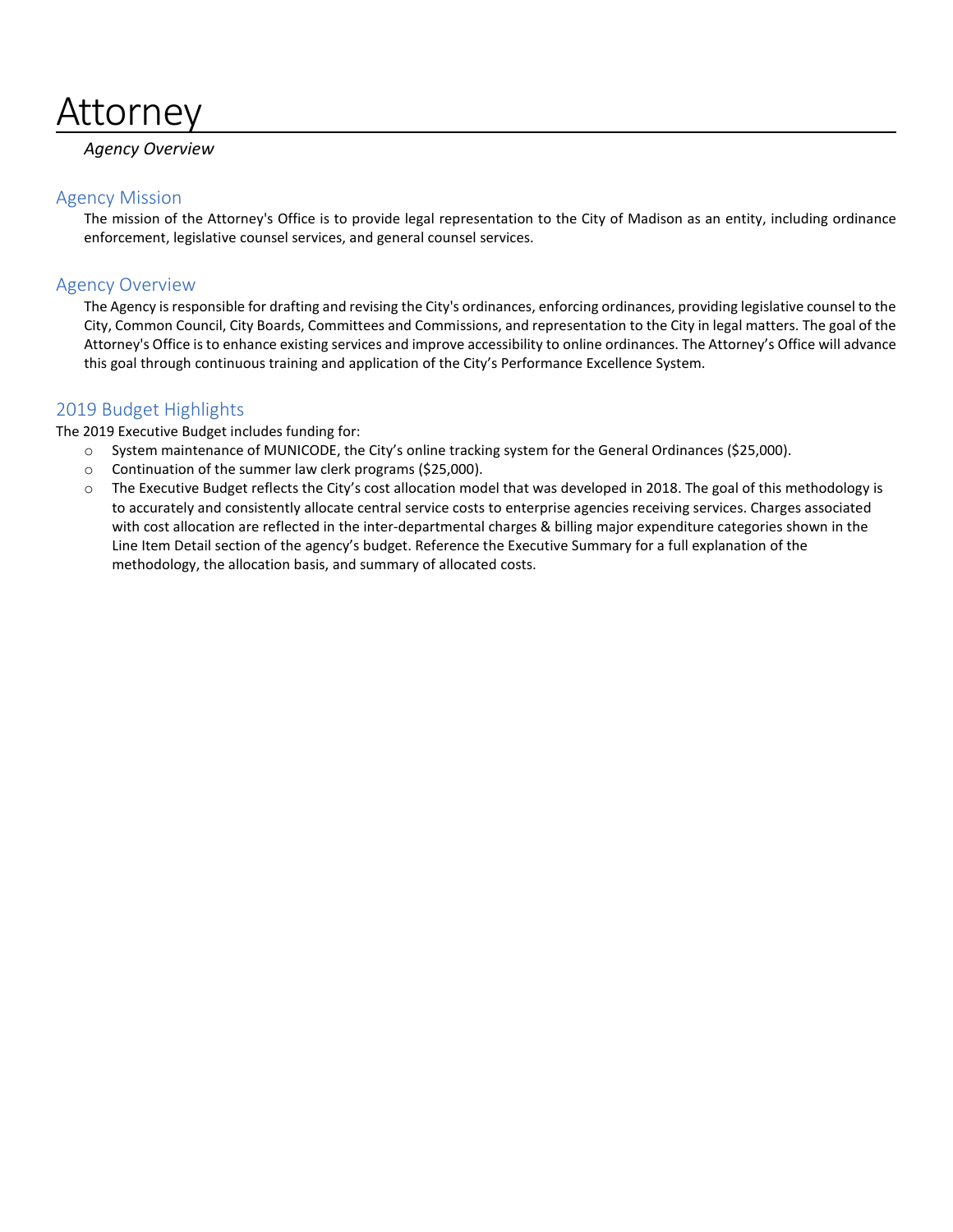# Budget by Service (All Funds)

|                                   | 2017 Actual  |     | 2018 Adopted   |      | 2018 Projected |  | 2019 Request |              | 2019 Executive |
|-----------------------------------|--------------|-----|----------------|------|----------------|--|--------------|--------------|----------------|
| Revenue                           |              |     |                |      |                |  |              |              |                |
| Ordinance Enforcement             | (5,684)      |     |                |      | (39,469)       |  | -            |              |                |
| <b>Total Revenue</b>              | $(5,684)$ \$ |     | $\sim$         |      | $(39, 469)$ \$ |  | - \$         |              |                |
| Expense                           |              |     |                |      |                |  |              |              |                |
| Ordinance Enforcement             | 810.304      |     | 911,331        |      | 849,869        |  | 943,856      |              | 991,891        |
| Legislative Services              | 212,679      |     | 175,287        |      | 146,126        |  | 175,909      |              | 178,553        |
| <b>Counsel And Representation</b> | 1,966,101    |     | 1,872,554      |      | 2,103,011      |  | 1,920,797    |              | 1,952,907      |
| <b>Total Expense</b>              | 2,989,084    | \$. | $2,959,172$ \$ |      | 3,099,006 \$   |  | 3,040,562    | <sub>S</sub> | 3,123,351      |
| <b>Net General Fund</b>           | 2,983,401    | Ŝ   | 2,959,172      | - \$ | 3,059,537      |  | 3,040,562    |              | 3,123,351      |

# Budget by Fund & Major<br>Fund: General

.<br>General

|                                   | 2017 Actual  |   | 2018 Adopted   |      | 2018 Projected           |   | 2019 Request   |      | 2019 Executive |
|-----------------------------------|--------------|---|----------------|------|--------------------------|---|----------------|------|----------------|
| Revenue                           |              |   |                |      |                          |   |                |      |                |
| Misc Revenue                      | (5,684)      |   |                |      | (39, 469)                |   |                |      |                |
| <b>Total Revenue</b>              | $(5,684)$ \$ |   |                | - \$ | $(39, 469)$ \$           |   |                | - \$ |                |
| Expense                           |              |   |                |      |                          |   |                |      |                |
| <b>Salaries</b>                   | 2,194,512    |   | 2,104,393      |      | 2,208,123                |   | 2,176,438      |      | 2,379,406      |
| <b>Benefits</b>                   | 628,280      |   | 632,175        |      | 624,226                  |   | 642,943        |      | 629,556        |
| <b>Supplies</b>                   | 35,654       |   | 44,501         |      | 49,072                   |   | 44,501         |      | 44,501         |
| <b>Purchased Services</b>         | 121,785      |   | 170,665        |      | 210,147                  |   | 170,665        |      | 173,183        |
| <b>Inter Departmental Charges</b> | 8,853        |   | 7,438          |      | 7,438                    |   | 6,015          |      | 6,015          |
| <b>Inter Departmental Billing</b> |              |   |                |      | $\overline{\phantom{a}}$ |   |                |      | (109, 310)     |
| <b>Total Expense</b>              | 2,989,084 \$ |   | $2,959,172$ \$ |      | 3,099,006 \$             |   | $3,040,562$ \$ |      | 3,123,351      |
| <b>Net General Fund</b>           | 2,983,401    | Ŝ | 2,959,172 \$   |      | 3,059,537                | Ś | 3,040,562      | Ŝ    | 3,123,351      |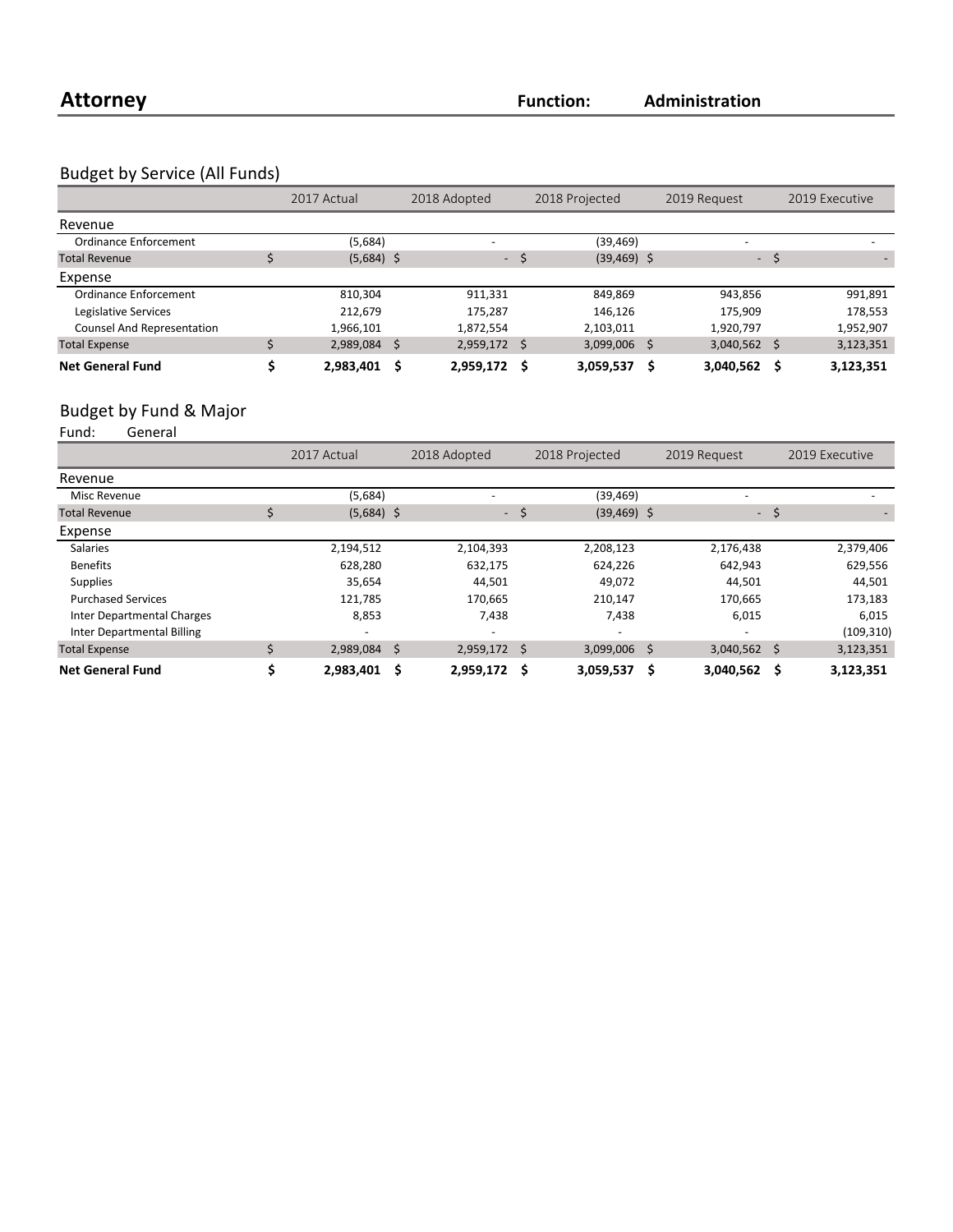# **Attorney Function:**

### **Administration**

*Service Overview*

#### **Service:** Counsel And Representation

#### Service Description

This service assists City officials and agencies with implementing their policies in compliance with legal requirements by preparing, publishing, and distributing formal opinions and reports on legal issues affecting City policy. This service informs officials and agencies of current legal developments, prepares and presents formal and informal training sessions for City officials and staff, answers informal legal questions from City officials, staff, and committees, and attends meetings of staff teams and public bodies to provide legal advice. Additionally, this service assures courts uphold the decisions of the Mayor and the Council and of authorized policy decisions made by City agencies that may result in potential liability. The goal of this service is to reduce the City's risk of legal liabilities.

2019 Planned Activities

- Continuation of training for Attorney staff and other City agencies on key issues related to the service.
- Apply the City's Performance Excellence and Results Madison to find measures for client satisfaction with the agency's services.

#### Service Budget by Account Type

|                           | 2017 Actual | 2018 Adopted | 2018 Projected | 2019 Request             | 2019 Executive |
|---------------------------|-------------|--------------|----------------|--------------------------|----------------|
| Revenue                   |             | -            |                | $\overline{\phantom{0}}$ |                |
| Expense                   | 1,966,101   | 1,872,554    | 2,103,011      | 1.920.797                | 1,952,907      |
| <b>Net Service Budget</b> | 1,966,101   | 1,872,554    | 2,103,011      | 1,920,797                | 1,952,907      |

#### **Service:** Legislative Services

Service Description

This service ensures that Madison ordinances accurately express the policies chosen by the Mayor and Common Council, ensures that current ordinances are easily available to the public, advises City officials on legal issues with existing or proposed legislation, and provides parliamentary and procedural advice to the Common Council and other City bodies. The goal of this service is to reduce the City's risk of legal liabilities and improve accessibility to online ordinances.

2019 Planned Activities

- Continuation of training for Attorney staff and other City agencies on key issues related to the service.
- Apply the City's Performance Excellence and Results Madison to find measures for client satisfaction with our services.

#### Service Budget by Account Type

|                           | 2017 Actual |  | 2018 Adopted | 2018 Projected |         | 2019 Request             |  | 2019 Executive |  |
|---------------------------|-------------|--|--------------|----------------|---------|--------------------------|--|----------------|--|
| Revenue                   | -           |  | <b>.</b>     |                |         | $\overline{\phantom{0}}$ |  |                |  |
| Expense                   | 212.679     |  | 175.287      |                | 146.126 | 175.909                  |  | 178,553        |  |
| <b>Net Service Budget</b> | 212,679     |  | 175,287      |                | 146,126 | 175,909                  |  | 178,553        |  |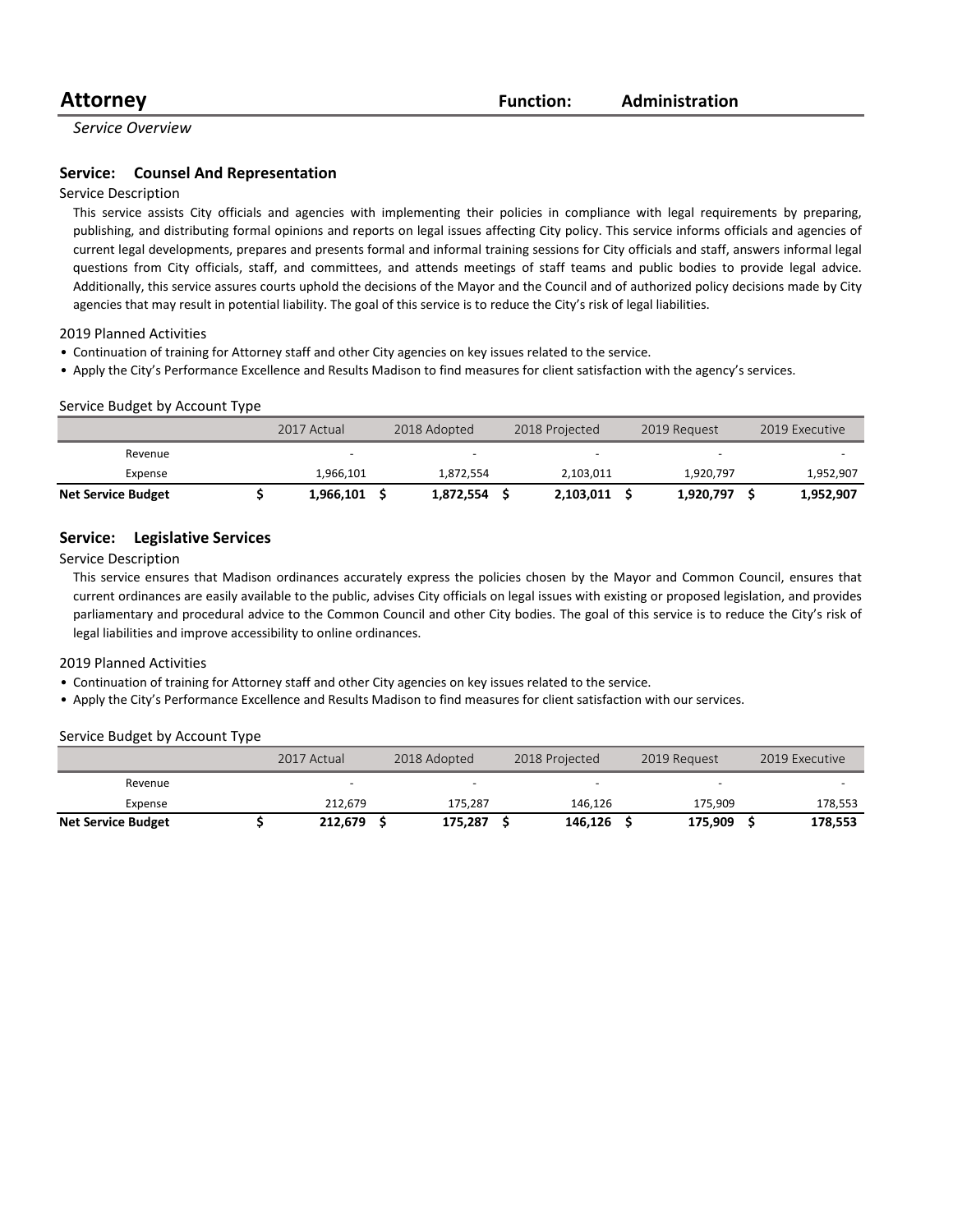*Service Overview*

#### **Service:** Ordinance Enforcement

#### Service Description

This service seeks to improve the quality of life for residents by helping enforcement agencies deter conduct that is dangerous or interferes with public health and welfare. This is done through prosecuting civil enforcement actions, including nuisance and injunctive actions, providing advice and training to enforcement staff, researching legal issues raised by new enforcement techniques, reviewing recent case law developments and changes in state law, identifying legal solutions to enforcement problems and drafting appropriate ordinance amendments, and conducting appellate proceedings. The goal of this service is reduce the City's risk of legal liabilities and to maintain City services.

#### 2019 Planned Activities

- Continuation of training for Attorney staff and other City agencies on key issues related to the service.
- Apply the City's Performance Excellence and Results Madison to find measures for client satisfaction with our services.

#### Service Budget by Account Type

|                           | 2017 Actual | 2018 Adopted             | 2018 Projected | 2019 Request             | 2019 Executive |
|---------------------------|-------------|--------------------------|----------------|--------------------------|----------------|
| Revenue                   | (5,684)     | $\overline{\phantom{a}}$ | (39, 469)      | $\overline{\phantom{0}}$ |                |
| Expense                   | 810.304     | 911.331                  | 849.869        | 943.856                  | 991,891        |
| <b>Net Service Budget</b> | 804.620     | 911.331                  | 810.400        | 943.856                  | 991,891        |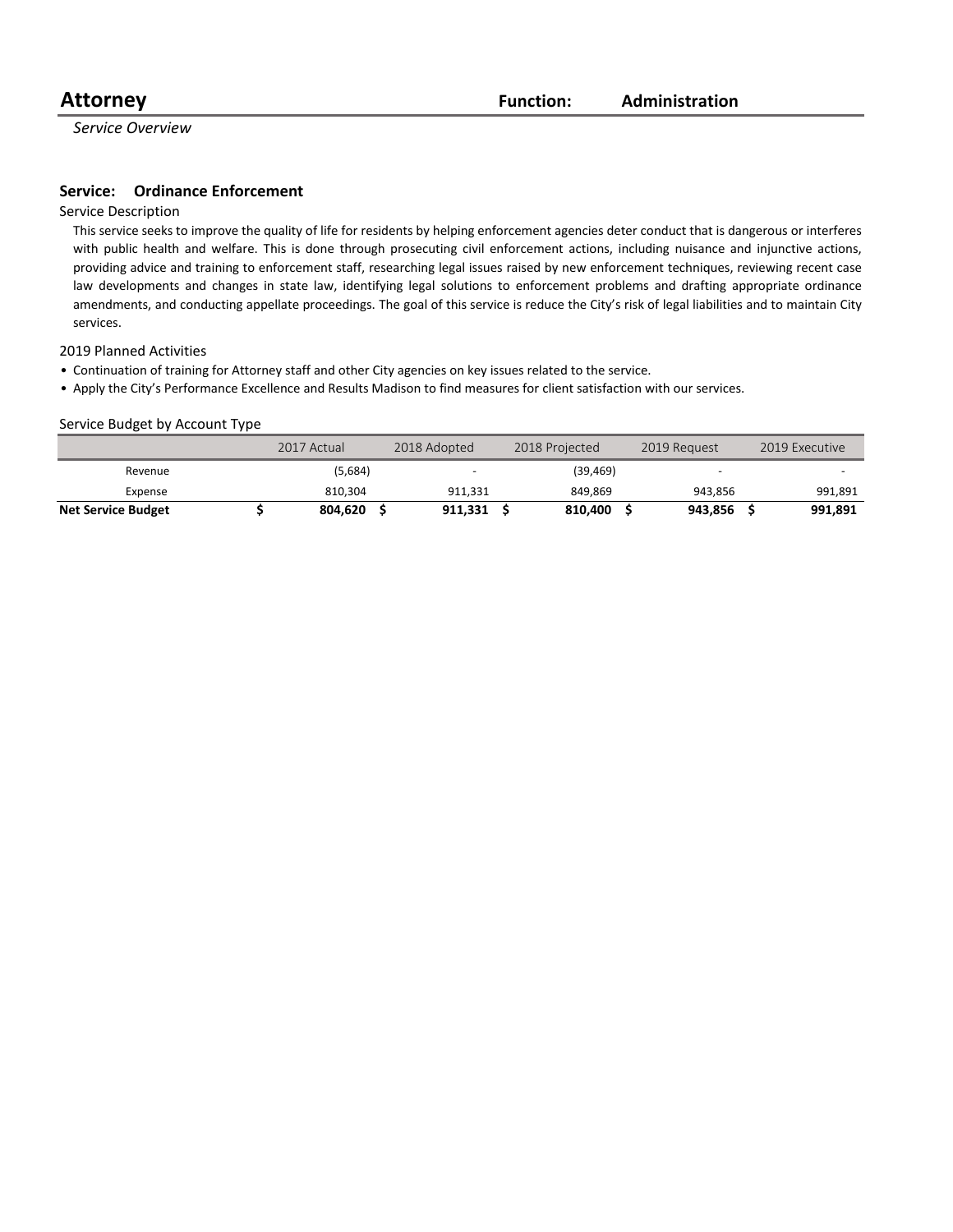# Attorney **Function:**

**Administration**

**Line Item Detail** 

**Agency Primary Fund: General** 

#### **Misc Revenue**

|                                  | 2017 Actual |                | 2018 Adopted |              | 2018 Projected |                | 2019 Request |              | 2019 Executive |                |
|----------------------------------|-------------|----------------|--------------|--------------|----------------|----------------|--------------|--------------|----------------|----------------|
| Miscellaneous Revenue            |             | (5,684)        |              |              |                | (39, 469)      |              |              |                |                |
| <b>TOTAL</b>                     | \$          | $(5,684)$ \$   |              |              | \$             | $(39, 469)$ \$ |              |              | - \$           |                |
| <b>Salaries</b>                  |             |                |              |              |                |                |              |              |                |                |
|                                  |             | 2017 Actual    |              | 2018 Adopted |                | 2018 Projected |              | 2019 Request |                | 2019 Executive |
| Permanent Wages                  |             | 2,158,058      |              | 2,234,702    |                | 2,168,320      |              | 2,306,747    |                | 2,381,715      |
| <b>Salary Savings</b>            |             |                |              | (44, 126)    |                |                |              | (44, 126)    |                | (44, 126)      |
| Salary Reimbursed                |             |                |              |              |                |                |              | (128,000)    |                |                |
| Premium Pay                      |             | 303            |              |              |                |                |              |              |                |                |
| <b>Compensated Absence</b>       |             | 9,548          |              | 16,034       |                | 16,034         |              | 16,034       |                | 16,034         |
| <b>Hourly Wages</b>              |             | 25,868         |              | 25,783       |                | 23,554         |              | 25,783       |                | 25,783         |
| <b>Overtime Wages Hourly</b>     |             | 37             |              |              |                |                |              |              |                |                |
| <b>Election Officials Wages</b>  |             | 698            |              |              |                | 214            |              |              |                |                |
| <b>TOTAL</b>                     | \$          | $2,194,512$ \$ |              | 2,104,393 \$ |                | 2,208,123 \$   |              | 2,176,438 \$ |                | 2,379,406      |
| <b>Benefits</b>                  |             |                |              |              |                |                |              |              |                |                |
|                                  |             | 2017 Actual    |              | 2018 Adopted |                | 2018 Projected |              | 2019 Request |                | 2019 Executive |
| <b>Health Insurance Benefit</b>  |             | 294,223        |              | 295,033      |                | 285,716        |              | 292,748      |                | 274,808        |
| Wage Insurance Benefit           |             | 4,706          |              | 4,129        |                | 5,624          |              | 5,766        |                | 5,766          |
| WRS                              |             | 147,357        |              | 148,149      |                | 145,322        |              | 154,550      |                | 156,001        |
| <b>FICA Medicare Benefits</b>    |             | 157,311        |              | 160,802      |                | 163,613        |              | 165,817      |                | 168,136        |
| Home Purchase Assistance         |             | 500            |              |              |                |                |              |              |                |                |
| Post Employment Health Plans     |             | 24,182         |              | 24,062       |                | 23,950         |              | 24,062       |                | 24,845         |
| <b>TOTAL</b>                     | \$          | 628,280        | \$           | 632,175 \$   |                | $624,226$ \$   |              | 642,943      | Ŝ.             | 629,556        |
| <b>Supplies</b>                  |             |                |              |              |                |                |              |              |                |                |
|                                  |             | 2017 Actual    |              | 2018 Adopted |                | 2018 Projected |              | 2019 Request |                | 2019 Executive |
| <b>Office Supplies</b>           |             | 4,582          |              | 5,000        |                | 5,000          |              | 5,000        |                | 5,000          |
| <b>Copy Printing Supplies</b>    |             | 6,008          |              | 10,000       |                | 18,451         |              | 10,000       |                | 10,000         |
| Furniture                        |             | 5,285          |              | 6,411        |                | 6,411          |              | 6,411        |                | 6,411          |
| <b>Hardware Supplies</b>         |             | 2,685          |              | 3,000        |                | 1,600          |              | 3,000        |                | 3,000          |
| Software Lic & Supplies          |             | 247            |              |              |                | 518            |              |              |                |                |
| Postage                          |             | 1,475          |              | 3,000        |                | 2,092          |              | 3,000        |                | 3,000          |
| <b>Books &amp; Subscriptions</b> |             | 15,110         |              | 17,090       |                | 15,000         |              | 17,090       |                | 17,090         |
| Machinery And Equipment          |             | 262            |              |              |                |                |              |              |                |                |

**TOTAL \$ 35,654 \$ 44,501 \$ 49,072 \$ 44,501 \$ 44,501**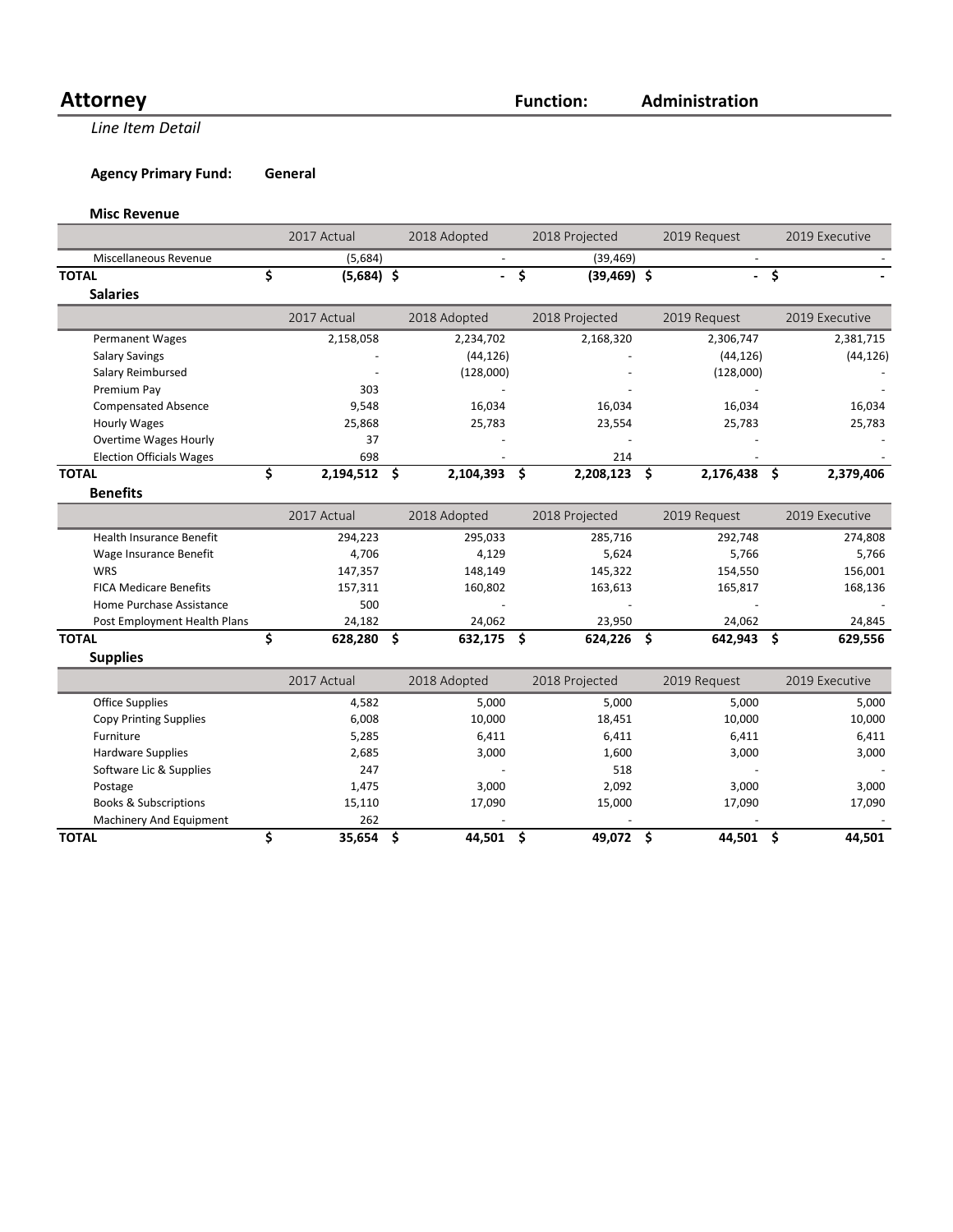# Attorney **Function:**

**Line Item Detail** 

**Agency Primary Fund: General** 

#### **Purchased Services**

|                                   | 2017 Actual | 2018 Adopted | 2018 Projected | 2019 Request | 2019 Executive |
|-----------------------------------|-------------|--------------|----------------|--------------|----------------|
| Telephone                         | 3,785       | 5,000        | 1,038          | 5,000        | 5,000          |
| Cellular Telephone                | 176         |              | 192            |              |                |
| <b>Systems Comm Internet</b>      | 15,953      | 22,662       | 17,964         | 22,662       | 22,662         |
| <b>Custodial Bldg Use Charges</b> | 43,663      | 53,737       | 54,041         | 53,737       | 56,255         |
| Comm Device Mntc                  |             | 200          |                | 200          | 200            |
| System & Software Mntc            | 1,576       | 26,200       | 39,954         | 26,200       | 26,200         |
| Mileage                           | 43          |              |                |              |                |
| Conferences & Training            | 20,593      | 24,740       | 22,974         | 24,740       | 24,740         |
| <b>Memberships</b>                | 10,369      | 14,226       | 11,661         | 14,226       | 14,226         |
| Legal Services                    | 14,350      | 8,300        | 50,599         | 8,300        | 8,300          |
| Delivery Freight Charges          | 148         | 500          | 124            | 500          | 500            |
| <b>Storage Services</b>           | 3,120       | 4,200        | 2,540          | 4,200        | 4,200          |
| <b>Advertising Services</b>       | 439         | 500          | 500            | 500          | 500            |
| <b>Printing Services</b>          | 1,587       | 4,400        | 2,561          | 4,400        | 4,400          |
| <b>Transcription Services</b>     | 1,849       | 3,000        | 3,000          | 3,000        | 3,000          |
| Other Services & Expenses         | 4,134       | 3,000        | 3,000          | 3,000        | 3,000          |
| <b>TOTAL</b>                      | 121,785 \$  | 170,665 \$   | 210,147        | Ŝ<br>170,665 | Ŝ.<br>173,183  |
| <b>Inter-Departmental Charges</b> |             |              |                |              |                |
|                                   | 2017 Actual | 2018 Adopted | 2018 Projected | 2019 Request | 2019 Executive |

|                             | LUIT ACCUUT | LUIU NUUNLU | ZUID I IUICCLU | LULU MUULUU | LUIJ LACCULIVE |
|-----------------------------|-------------|-------------|----------------|-------------|----------------|
| ID Charge From Insurance    | ,109        | 5,556       | 5,556          | 4,283       | 4,283          |
| ID Charge From Workers Comp | .744        | .882        | 1.882          | 1.732       | L.732          |
| <b>TOTAL</b>                | 8,853       | 7.438       | 7,438          | 6,015       | 6,015          |

# **Inter-Departmental Billings**

|                              | 2017 Actual |                          | 2018 Adopted | 2018 Projected           | 2019 Request |   | 2019 Executive |
|------------------------------|-------------|--------------------------|--------------|--------------------------|--------------|---|----------------|
| ID Billing To Monona Terrace |             |                          |              |                          |              |   | (32, 437)      |
| ID Billing To Parking        |             |                          |              |                          |              |   | (23, 143)      |
| ID Billing To Sewer          |             |                          |              |                          |              |   | (5,962)        |
| ID Billing To Stormwater     |             |                          |              |                          |              |   | (6,092)        |
| ID Billing To Transit        |             |                          |              |                          |              |   | (27, 128)      |
| ID Billing To Water          |             |                          |              | $\overline{\phantom{a}}$ |              |   | (14, 548)      |
| <b>TOTAL</b>                 |             | $\overline{\phantom{0}}$ | ۰.           | $\sim$                   |              | - | (109, 310)     |